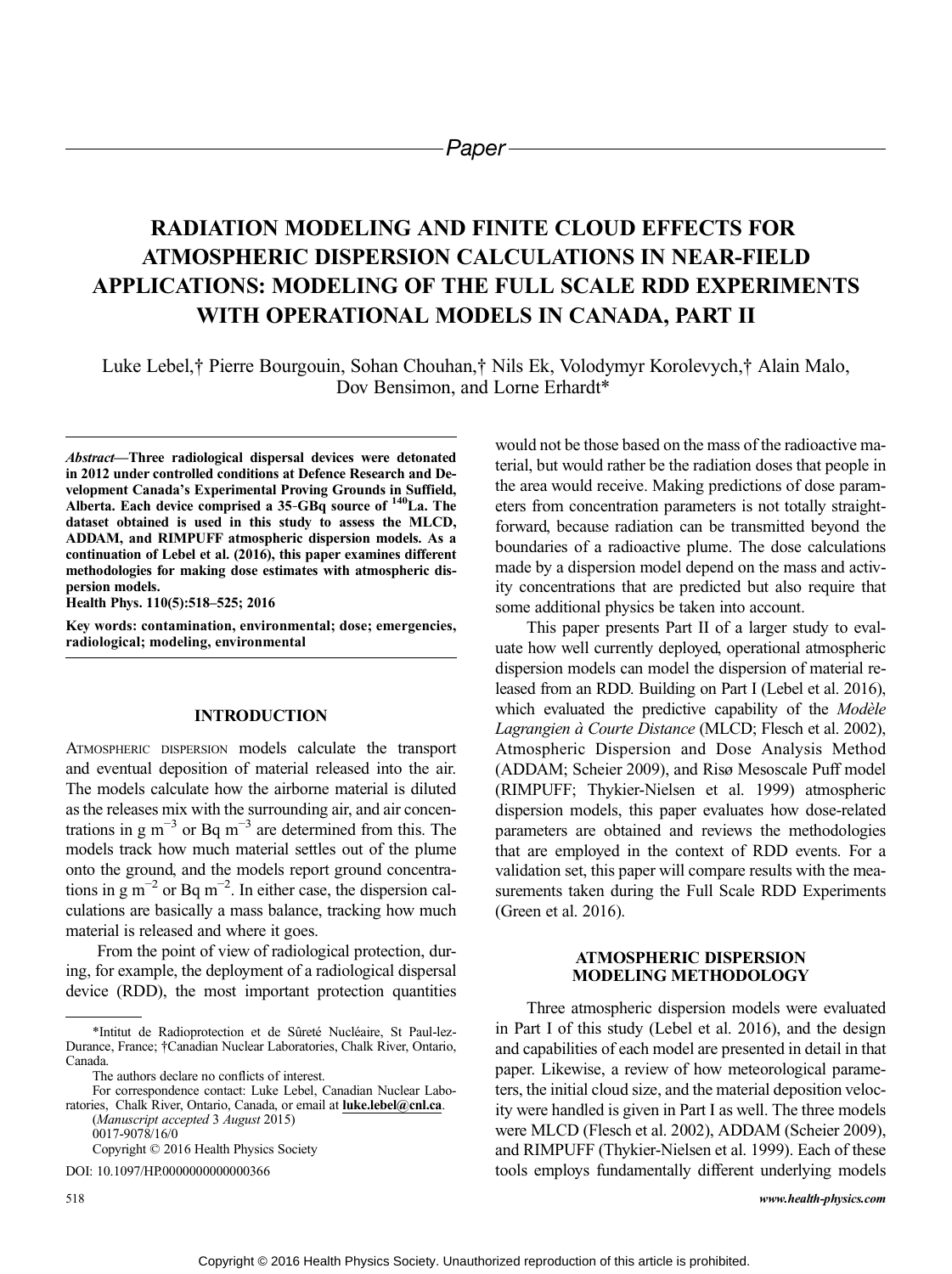and is used for a variety of purposes by different agencies in Canada.

One of the purposes of Part I of this study was to evaluate how sensitive each of the models would be to different input parameters, with the goal of identifying which factors are the most important in order to obtain reasonably realistic predictions. The main conclusions were:

- In terms of obtaining reasonable predictions for ground deposition, the deposition velocity is the single most important parameter. Since the deposition velocities of the hazardous particles depend very strongly on particle size, having a good understanding of (i) the material properties of the radioactive source material, (ii) the explosive device geometry, and (iii) the overall aerosolization efficiency that results, in advance of obtaining dispersion model predictions, is essential for obtaining realistic results;
- Meteorology is generally important for air concentration predictions, but wind direction, specifically, is vital for knowing the overall direction of the plume; and
- The shape of the cloud and the cloud top height are generally less important than the other parameters, although they can still change predicted results to a certain degree.

## RADIATION DOSE MEASUREMENTS FROM THE FULL SCALE RDD EXPERIMENTS

The Full Scale RDD experiments were very comprehensive and well instrumented, and they provide a wealth of information on different aspects of the dispersion, deposition, and dose rates resulting from the RDD releases. Fixed point radiation monitoring, in particular, was carried out using an array of RadEye radiation monitors (Korpach et al. 2016; Erhardt et al. 2016).

There were 225 RadEye monitors deployed, and each recorded the local radiation fields 1 m above ground level on a second-by-second basis. The cumulative cloud shine dose could be determined by integrating the dynamic dose rate measured during the plume passage, while the ground shine dose rate was evaluated as the average dose rate immediately following this dynamic phase. More details on these measurements are given in Korpach et al. (2016) and Erhardt et al. (2016).

## PREDICTING GROUND SHINE DOSE WITH ATMOSPHERIC DISPERSION **MODELS**

In order to obtain realistic predictions of the ground shine dose rates in the aftermath of an RDD event, the most important thing to start with is realistic predictions of the concentration of deposited material on the ground. This was discussed in detail in Part I of this study (Lebel et al. 2016). The most important factor, in addition to having good knowledge of the overall wind direction, is the deposition velocity. Overall deposition predictions are highly dependent on the deposition velocity that is provided to the model being used as input, and this in turn is based on a priori information of the expected particle size and aerosolization effectiveness of the explosive device.

In addition, obtaining realistic ground concentration predictions is non-trivial. For example, decent ground concentration predictions were obtained in Part I (Lebel et al. 2016) for MLCD and ADDAM, but RIMPUFF predicted concentrations that were far below observations. The reason for this was that, in the model, there was a maximum deposition velocity set point, and this value was well below what was expected from source term characterization experiments that were done prior to the full-scale tests (Green et al. 2016; Lebel et al. 2012). Obtaining realistic ground concentration predictions is one issue, but after this, it is another step to extend those predictions into ground shine dose rate predictions.

For radioactivity that is deposited on the ground, the For radioactivity that is deposited on the ground, the<br>dose rate for a receptor location,  $D_g = (x_r, y_r)$  and at a height h above ground, the general equation for the ground shine dose rate would be (Lamarsh and Baratta 2001; Thykier-Nielsen et al. 1995):

$$
\dot{D}_g = kE_\gamma \frac{\mu_a}{\rho_a} \int_{-\infty}^{\infty} \int_{-\infty}^{\infty} c_g(x, y) \frac{B(\mu \ell)}{4\pi \ell^2} e^{-\mu \ell} dx dy, \qquad (1)
$$

where:

.<br>.  $D_g$  = the ground shine dose rate at the receptor;

 $c_g(x, y)$  = the concentration of contamination on the ground at position  $(x, y)$ 

 $k =$  a constant equal to  $1.602 \times 10^{-16}$  J·keV<sup>-1</sup>

 $E_v$  = the average gamma ray energy

 $\mu_a$ ,  $\mu$  = are the linear energy absorption and the linear attenuation coefficients for air

 $\rho_a$  = is the density of air

 $B(\mu\ell)$  = is the buildup factor

 $\ell$  = the distance magnitude between position  $(x, y)$  on the ground and the receptor, where  $\ell = \sqrt{x^2 + y^2 + h^2}$ . In polar coordinates, this expression is:

$$
\dot{D}_g = k E_\gamma \frac{\mu_a}{\rho_a} \int_0^\infty \int_0^{2\pi} c_g(\ell, \theta) \frac{B(\mu\ell)r}{4\pi\ell \ \ell} e^{-\mu\ell} d\theta \, dr \tag{2}
$$

where  $\ell = \sqrt{r^2 + h^2}$ .

Solving eqn (2) exactly for a general case, when contamination is heterogeneously distributed on the ground, can be challenging. A common simplifying assumption is to consider that contamination in view of the detector is uniformly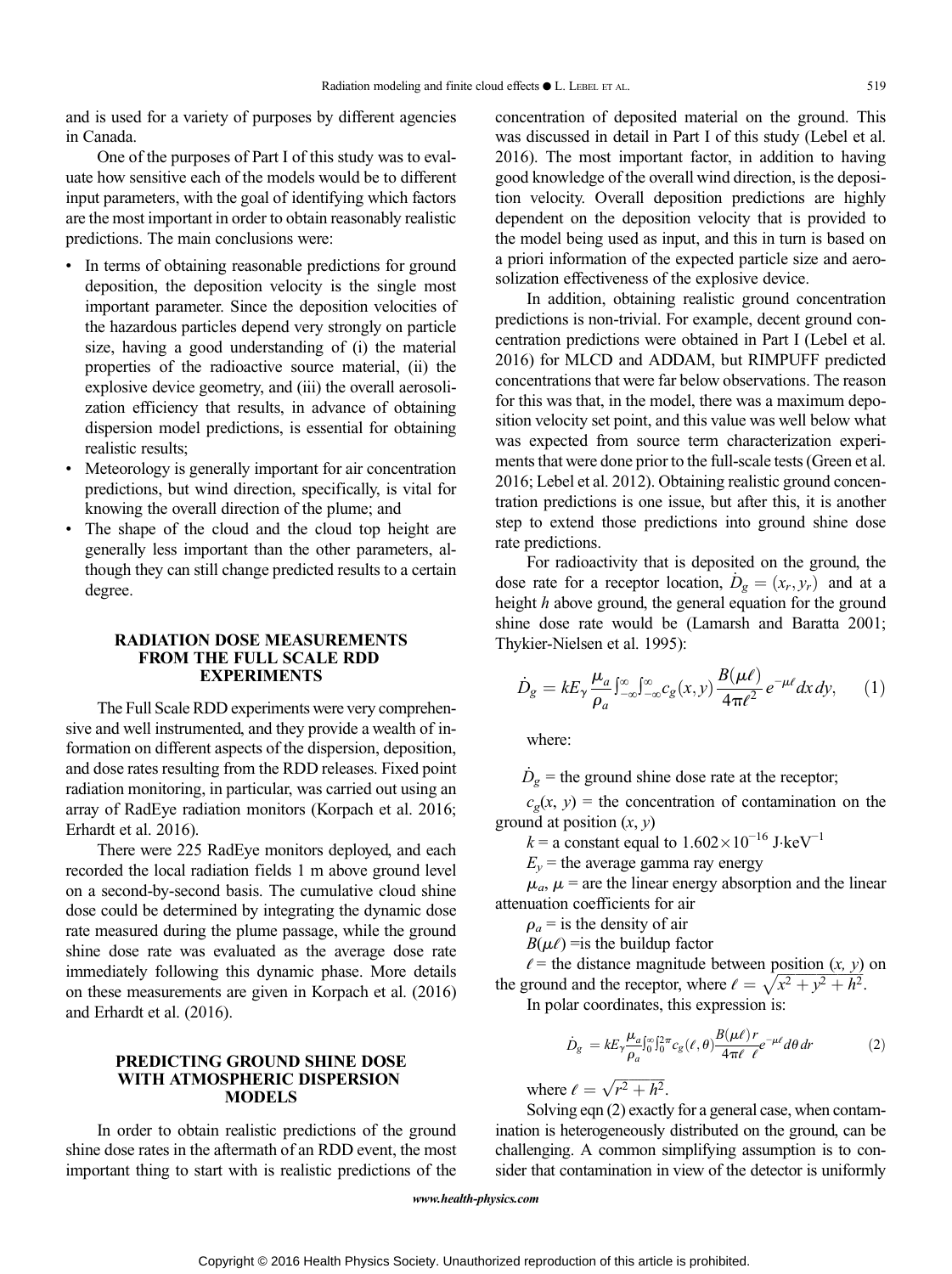520 Health Physics May 2016, Volume 110, Number 5 RadEye dose rate measurements, uSv-h<sup>-1</sup>  $10<sup>3</sup>$ 10  $10^{\circ}$  $10^{-1}$  $10^{-2}$ shot 1 shot 2  $10^{-3}$ shot 3 constant DCF relationship 0  $10<sup>2</sup>$  $10<sup>3</sup>$  $10<sup>4</sup>$  $10<sup>5</sup>$  $10<sup>6</sup>$  $10<sup>7</sup>$ Witness plate deposition measurements, Bq-m<sup>-2</sup>

Fig. 1. Co-located ground shine dose rate and ground deposition observations, as measured with the RadEye fixed point detector (Korpach et al. 2016) and on witness plates (Erhardt et al. 2016), respectively. These are compared with the constant dose conversion factor relationship.

distributed along a flat plane. With the concentration term in eqn (2) spatially constant, that expression reduces to:

$$
\dot{D}_g = \left[ k E_\gamma \frac{\mu_a}{\rho_a} \int_h^\infty \frac{B(\mu \ell)}{2\ell} e^{-\mu \ell} d\ell \right] \cdot c_g = DCF \cdot c_g. \tag{3}
$$

This effectively separates the concentration term from the other terms that contain information about the detector geometry, radiation energy, etc., and this, in turn, allows the non-concentration terms to be collected together and evaluated beforehand as a constant dose conversion factor, DCF.

The type of relationship expressed in eqn (3) is very simple to deploy in a dispersion model because dose rate is directly proportional to ground concentration, and it may be reasonable to do so given some of the other uncertainties involved in making atmospheric dispersion model predictions. At large distances from the source, concentrations on the ground would likely be quite uniform, and therefore, as long as the ground is reasonably flat as well, this constant DCF methodology would likely be quite accurate. At shorter distances, however, concentration gradients on the ground would be much sharper, and therefore the accuracy of the constant DCF methodology would depend on the sensitivity of the general dose-concentration relationship in eqn (2).

As a start, the validity of the constant DCF methodology for ground shine can be examined by comparing the dose measurements for ground shine as obtained with the RadEye detectors (Korpach et al. 2016) to co-located field measurements of ground concentration (Erhardt et al. 2016). This is shown in Fig. 1, which demonstrates that, although the constant DCF methodology reasonably captures the overall trend, there are areas where it fails to do so. For

example, many of the array locations that had fairly low ground concentrations were adjacent to much more highly contaminated areas. As such, the observed radiation dose rates can be much higher than what they would be if the local ground concentration directly below the detector were uniformly distributed around it. This is especially important for areas just off from the main plume, where observed dose rates and those expected by applying the constant DCF methodology to the local ground concentration measurements can be different by a factor of up to  $10^3$ .

The validity of the constant DCF methodology for ground shine is highly dependent on the uniformity of the ground contamination around the detector, as well as the view factor between the detector and the radioactive material deposited on the ground. For a detector that is 1 m above ground level, its sensitivity to contamination at different radial distances is given by

$$
\frac{1}{\dot{D}_{g}} \cdot \frac{\delta \dot{D}_{g}}{\delta \ell} = \frac{\frac{B(\mu \ell)}{2\ell} e^{-\mu \ell}}{\int_{h}^{\infty} \frac{B(\mu \ell)}{2\ell} e^{-1\mu \ell} d\ell}.
$$
(4)

The cumulative contribution of the total dose received by the detector from material up to a certain radial position would, in turn, be

$$
\frac{\dot{D}_{g}(L)}{\dot{D}_{g}} = \frac{\int_{h}^{L} \frac{B(\mu \ell)}{2\ell} e^{-\mu \ell} d\ell}{\int_{h}^{\infty} \frac{B(\mu \ell)}{2\ell} e^{-\mu \ell} d\ell}.
$$
\n(5)

The sensitivity and cumulative contribution of radiation given off at different radial locations are shown in Fig. 2. Practically speaking, this shows that, although the detector is more sensitive to contamination that is close by, the radiation given off by material deposited a large distance away could still contribute significantly to the total



Fig. 2. Sensitivity of a 1-m-high detector to the radiation received from different radial locations from an infinite plane of uniform ground contamination.

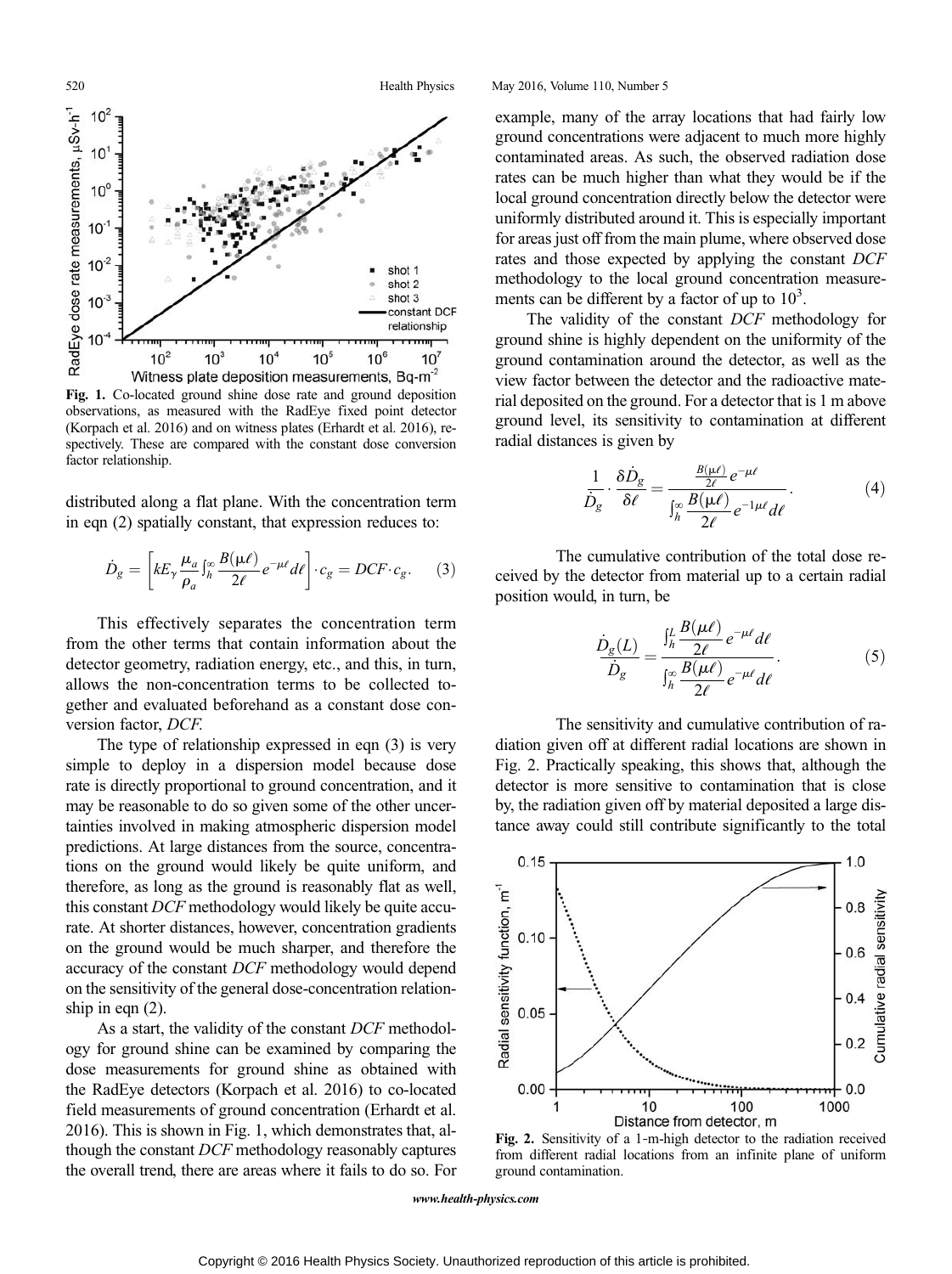dose received by the detector. For a uniform disc of deposited material around a 1‐m-high detector, 50% of the radiation dose comes from regions beyond a 14‐m radius, 25% of the radiation dose comes from regions greater than 55 m away, and 10% comes from beyond 160 m.

When radioactivity is distributed uniformly enough for these assumptions to hold, the simple constant dose conversion factor should work reasonably well. However, at what length scale is that appropriate? The answer to that, how appropriate it would be to apply these expressions to the near-field modeling of RDD dispersion where there is a high degree of spatial inhomogeneity in the cloud and ground contamination profile, is one of the factors that will be tested in this study.

ADDAM/CSA-ERM (Canadian Standards Association-Emergency Response model, which is the developmental version of ADDAM used in this study) employs a constant dose conversion factor of 7.78  $\times$  10<sup>-6</sup> ( $\mu$ Sv h<sup>-1</sup>)  $(Bq \text{ m}^{-2})^{-1}$  to convert its ground deposition predictions into ground shine dose rate values (Scheier 2009). MLCD does not explicitly have this capability, but since it is a simple conversion factor, the same DCF as used in ADDAM/ CSA-ERM was manually applied to the deposition predictions presented in Part I of this study (Lebel et al. 2016).

RIMPUFF uses a more advanced methodology to calculate ground shine dose from its ground deposition predictions, in that it can solve eqn (2) numerically based on its 50‐m by 50‐m grid nodalization and does not have to rely on applying a constant DCF. That being said, because the current version of RIMPUFF was not able to apply a realistic deposition velocity to its deposition calculations of the full-scale RDD trials, calculated ground concentrations were unrealistically low. Ground shine calculations from RIMPUFF are not presented here as a result.

The ground shine predictions from ADDAM/CSA-ERM and MLCD along the plume centerline and 100 m azimuthal cross section are compared to measurements in Fig. 3. Although predictions along the plume centerline agree quite well, the model predictions using the constant DCF methodology for off-centerline locations differ quite significantly from observations.



Fig. 3. Predictions of ground shine dose rates with ADDAM/CSA-ERM and MLCD, using a constant dose conversion factor of  $5 \times 10^{-6}$  ( $\mu$ S h<sup>-1</sup>)  $(Bq \, \text{m}^{-2})^{-1}$ , and with deposition velocities set to 250 mm s<sup>-1</sup> and 3.1 mm s<sup>-1</sup>, and plume centerline height to 5 m: (a) shot 1 centerline, (b) shot 1 cross-section at 100 m, (c) shot 2 centerline, (d) shot 2 cross-section at 100 m, (e) shot 3 centerline, and (f ) shot 3 cross-section at 100 m.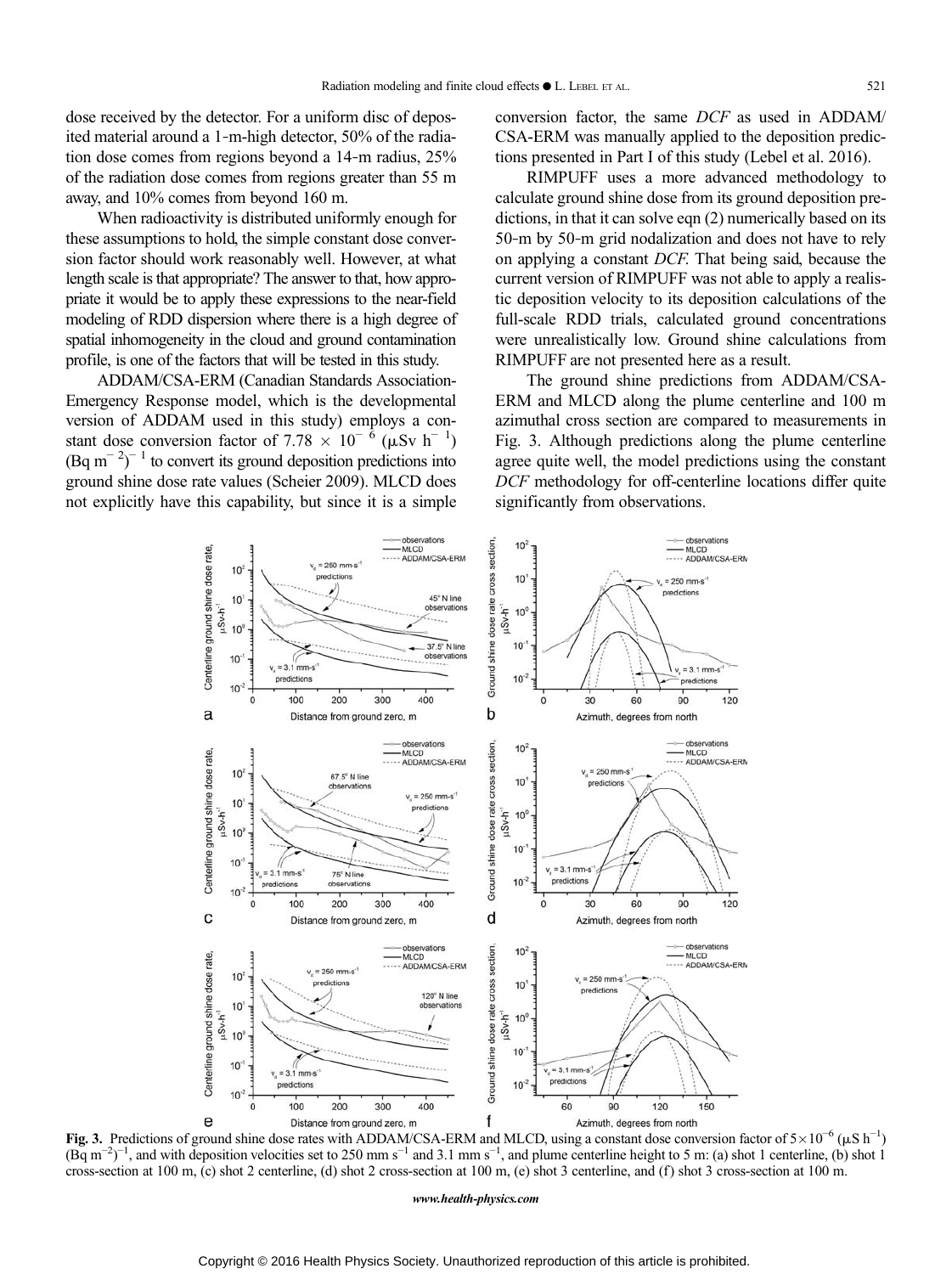The dispersion models employed in this paper have been designed to model atmospheric dispersion processes over much larger length scale than they are being applied to in this study. When examining ground contamination kilometers and tens of kilometers from the release point, it is likely that concentrations would be fairly uniform over length scales of tens of meters. In such far-field cases, employing a constant DCF would be a reasonable and robust approach.

In the near-field situation, however, the constant DCF methodology does have its shortcomings. In the most important areas of the plume, near the source and along the plume centerline where the ground contamination and dose rates are the highest, the constant DCF methodology does perform reasonably well. The caveat and limitation to that is that outside of these regions, where there are steep gradients in the local ground concentration, the constant DCF methodology underpredicts dose rates.

That being said, off-centerline dose rates are typically orders of magnitude less than on-centerline dose rates, and from a radiation protection standpoint, being able to realistically model the higher dose rate regions is more important. As long as the limitations associated with offcenterline dose rate predictions are understood, the constant DCF methodology would be a reasonable approach to use in near-field situations.

## PREDICTING CLOUD SHINE DOSE WITH ATMOSPHERIC DISPERSION MODELS

The radiation transport equations for predicting cloud shine dose from air concentration are analogous to those for ground shine dose from ground concentration (Lamarsh and Baratta 2001; Thykier-Nielsen et al. 1995). The geometric configuration of the radioactive volume, however, is different for the case of cloud shine. At times, the detector can be immersed in the cloud, and the cloud can be above, to the side, and around the detector. Likewise, the cumulative cloud shine must be integrated over time as well. where:

$$
D_c = \int_0^\infty \left[ k E_\gamma \frac{\mu_a}{\rho_a} \int_0^\infty \int_{-\infty}^\infty \int_{-\infty}^\infty c_a(x, y, z, t) \frac{B(\mu r)}{4\pi r^2} e^{-\mu r} dx dy dz \right] dt, \tag{6}
$$

 $D_c$  = the cumulative cloud shine dose at the receptor  $c_a$  (x, y, z, t) = the air concentration of radioactive ma-

terial at position  $(x, y, z)$  and at time t  $r =$  the radial distance from the detector, where

 $r = \sqrt{x^2 + y^2 + z^2}$ In spherical coordinates, eqn (6) can be expressed as:

$$
D_c = \int_0^\infty \left[ k E_\gamma \frac{\mu_a}{\rho_a} \int_0^{2\pi} \int_0^{\frac{\pi}{2}} \int_0^\infty c_a(x, y, z, t) \frac{B(\mu r)}{4\pi} e^{-\mu r} \sin\theta \, dr \, d\theta \, d\phi \right] dt. \tag{7}
$$

By the same arguments as for ground shine, it is possible to simplify this expression and separate the parameters relating to the cloud geometry and radiation energy from the concentration parameter by assuming that concentration is spatially uniform around the detector:

$$
D_c = \left\{ k E_{\gamma} \frac{\mu_a}{\rho_a} \int_0^{\infty} \frac{B(\mu r)}{4\pi r^2} \left[ 2\pi r (r+h) \right] e^{\mu r} dr \right\} \cdot \int_0^{\infty} c_a dt = DCF \cdot \langle \overline{c_a t} \rangle, \quad (8)
$$

where  $\langle \overline{c_a t} \rangle$  is the time integrated air concentration.

The applicability of eqn (8) to a near field, RDD-type scenario once again depends on the validity of the uniform concentration assumption. The sensitivity of eqn (8) to airborne radioactivity at different radial distances in a hemisphere around the detector is given by:

$$
\frac{1}{D_c} \cdot \frac{\delta D_c}{\delta r} = \frac{\frac{1}{2}B(\mu r)e^{-\mu r}}{\int_0^\infty \frac{1}{2}B(\mu r)e^{-\mu r}dr}.
$$
\n(9)

The cumulative contribution of different radial locations to the dose received by the detector would be as follows, and both of these functions are plotted in Fig. 4:

$$
\frac{D_c(R)}{D_c} = \frac{\int_0^R \frac{1}{2} B(\mu r) e^{-\mu r} dr}{\int_0^{\infty} \frac{1}{2} B(\mu r) e^{-\mu r} dr}.
$$
 (10)

Unlike ground shine, where the sensitivity to contamination at large distances is limited by the view factor between the ground and the detector, the only limitation to far-off sources in the cloud from contributing to the total dose in the detector is the attenuation of radiation in the air. In a uniform cloud, for  $140$ La, 50% of the dose received by the detector would be from airborne radioactivity within about a 200‐m radius. To account for 75% and 90% of the total radiation received by the detector, those distances would be about 425 m and 700 m, respectively.



Fig. 4. Sensitivity of the radiation received from different radial locations in a semi-infinite cloud of uniform air concentration for a detector 1 m above ground level.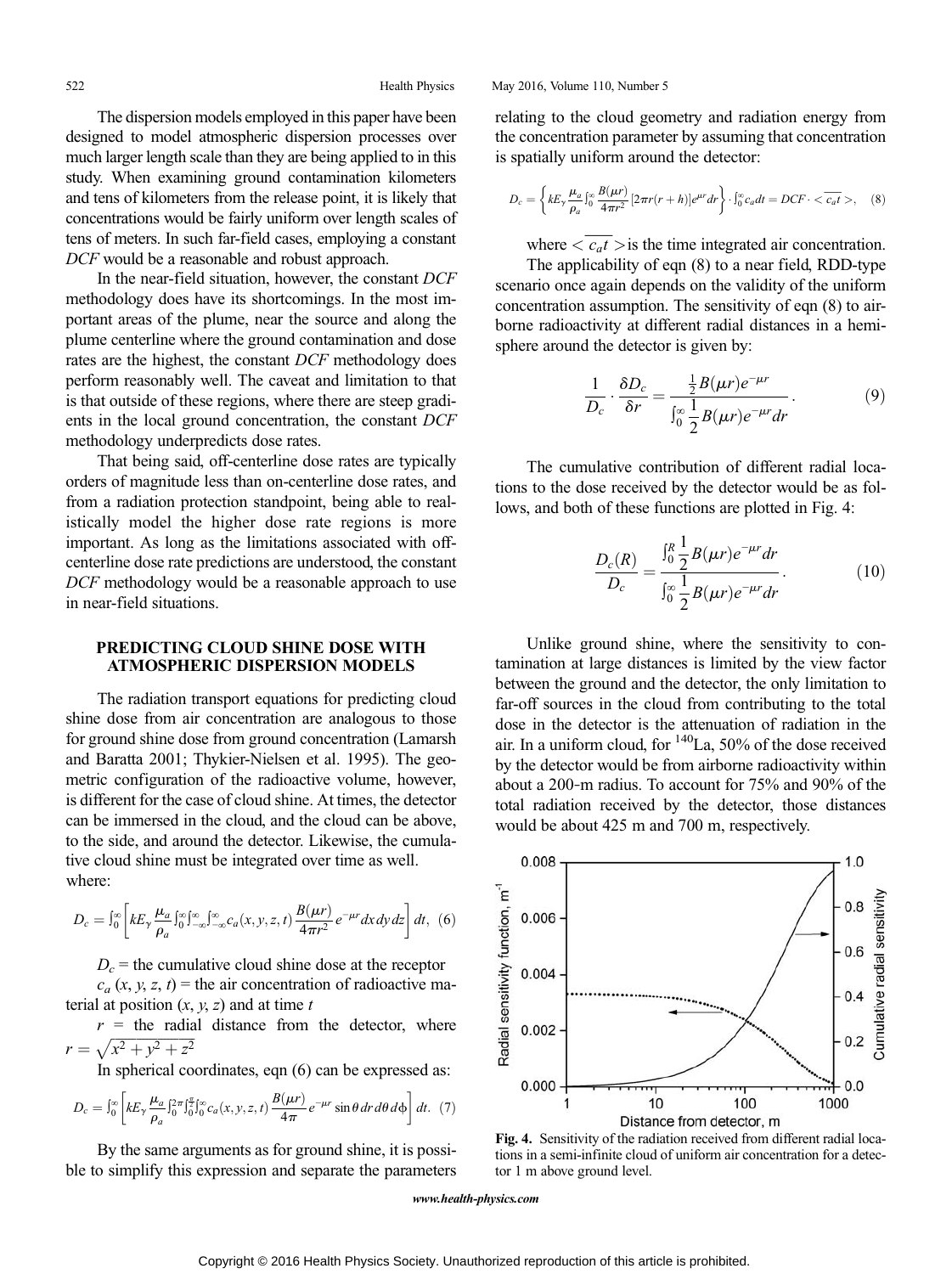

Integrated air concentration measurements, Bq-s-m<sup>-3</sup> Fig. 5. Co-located ground cloud shine dose and air concentration observations, as measured with the RadEye fixed point detector (Korpach et al. 2016) and with high volume air samplers (Okada et al. 2016), respectively. These are compared with the constant dose conversion factor relationship.

Just by comparing the air concentration (Okada et al. 2016) and cloud shine dose (Korpach et al. 2016) measurements taken during the full scale RDD experiments, as shown in Fig. 5, it is immediately apparent that the constant DCF methodology in this case does not accurately describe the relationship between concentration and dose. It is clear from the co-located measurements that the relationship between the two parameters is non-linear and that the cloud shine dose changes much more slowly than air concentration values. Achieving uniformity in the air concentration over length scales of hundreds of meters would not occur in a near field, RDD-type situation. The size of the cloud and the location of the receptor relative to the plume centerline, therefore, would be essential parameters to consider as well.

Taking finite cloud effects into account, therefore, is essential in taking the air concentration predictions made by the atmospheric dispersion engines of the models and using them to determine cloud shine doses. ADDAM/CSA-ERM



Fig. 6. Predictions of total cloud shine dose, including those with ADDAM/CSA-ERM and MLCD that use a constant dose conversion factor of  $1.\overline{1} \times 10^{-7}$  ( $\mu$ Sv) (Bq s<sup>-1</sup> m<sup>-3</sup>)<sup>-1</sup>, and those with ADDAM/CSA-ERM and RIMPUFF with a finite cloud dose calculation method, and with deposition velocities set to 3.1 mm s<sup>-1</sup>, and plume centerline height to 5 m (d) shot 2 cross-section at 100 m; (e) shot 3 centerline; and (f) shot 3 cross-section at 100 m.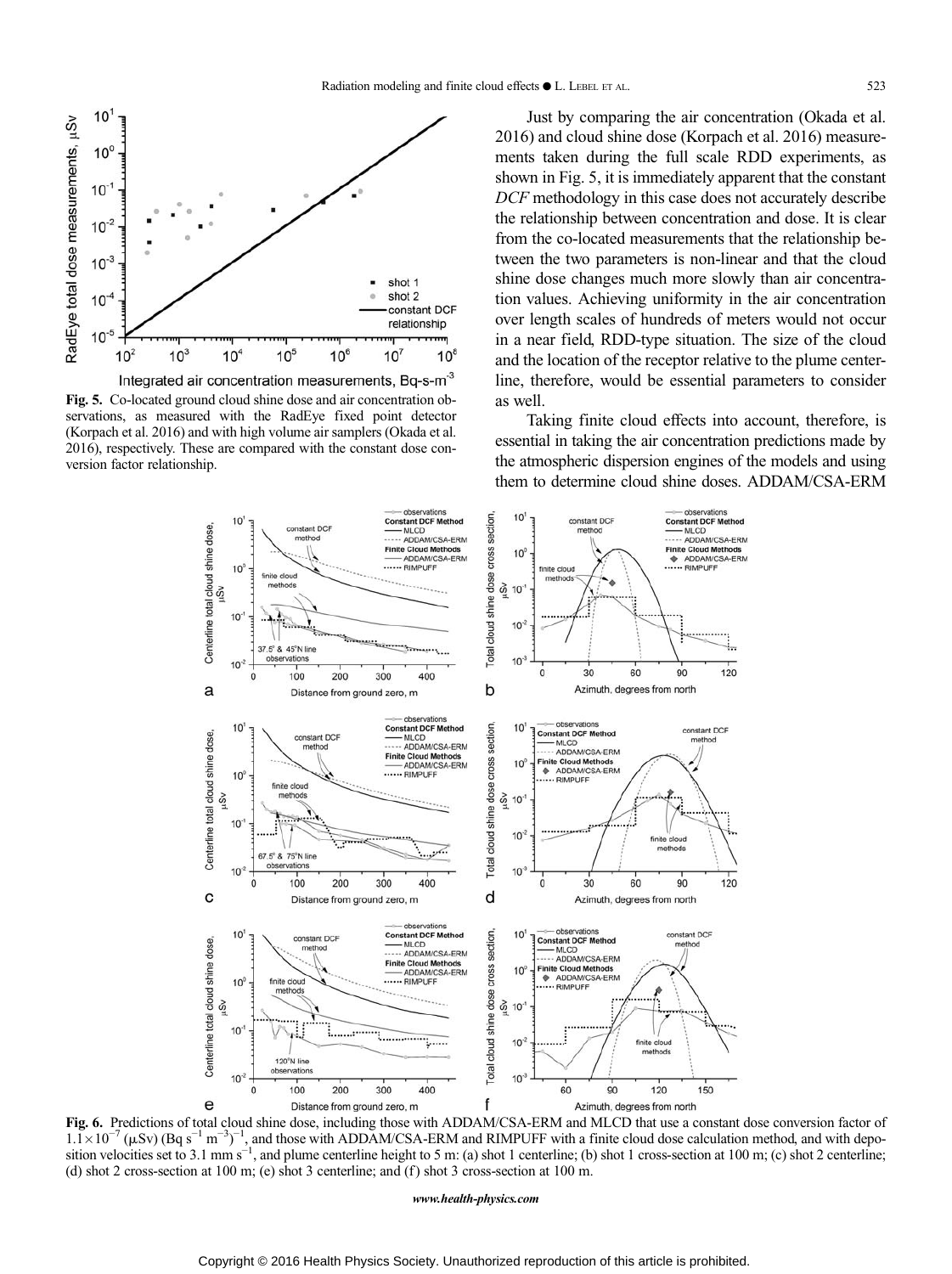and RIMPUFF are each able to consider finite cloud effects in their calculations, although they do that in different ways. ADDAM/CSA-ERM, for example, integrates eqn (6) numerically using a 10‐m spatial discretization (Scheier 2009). It only has the capability to do this for dose predictions along the plume centerline. RIMPUFF, on the other hand, nodalizes all of its predictions in 50-m by 50-m grids and uses this nodalization to numerically integrate eqn (6) (Thykier-Nielsen et al. 1995).

Cloud shine predictions along the plume centerline and 100‐m azimuthal cross section are shown in comparison to dose measurements in Fig. 6. For comparison, results obtained with the finite cloud models in ADDAM/CSA-ERM and RIMPUFF are presented in contrast to those that would be obtained by applying a constant DCF of  $1.1 \times 10^{-7}$  $(\mu Sv)$  (Bq s<sup>-1</sup> m<sup>-3</sup>)<sup>-1</sup> to the air concentration predictions presented for MLCD and ADDAM/CSA-ERM in Part I of this study (Lebel et al. 2016).

It is apparent in Fig. 6 that, when the finite cloud effects are taken into account, there is much better agreement between the model predictions and the measurements. This applies to both the RIMPUFF and ADDAM/ CSA-ERM centerline predictions, as well as the offcenterline predictions made by RIMPUFF. None of the predictions made using the constant DCF methodology match observations with centerline predictions that are orders of magnitude higher, and the cross-wind profile drops off much more steeply than observations along the azimuthal cross-sections. These results underline the importance of taking finite cloud effects into account when making cloud shine dose predictions. The results also demonstrate that atmospheric dispersion models can make excellent predictions of cloud shine if finite cloud effects are taken into account.

## **CONCLUSION**

This paper presents Part II of a study to take existing operational atmospheric dispersion models and assess how well they could be applied to the special, near-field case of modeling the dispersion from an RDD. One of the main goals was to identify how realistic and reasonable the sub-models and methodologies within the dispersion models are when applied to near-field situations, and how well different parameters, when applied as inputs to the models, must be defined in order to produce realistic model outputs.

In any model, simplifying assumptions are made to one degree or another in order to make the calculations solvable. Anytime that is done, however, it is also essential to assess the validity of those assumptions and check what the total impact of employing a simplified model vs. a more complicated one would be in trying to best describe reality.

In this paper, the validity of the constant dose conversion factor methodology, which is a simple and fast way to convert concentration predictions into dose and dose rate predictions, is examined. For ground shine, employing a constant DCF is fairly reasonable in high concentration regions, like along the plume centerline and near the release point. This is especially true given some of the other uncertainties related to ground deposition, like those associated with the definition of the deposition velocity and particle size. The constant DCF methodology, however, does not capture radiation transport from high activity areas to low activity areas and therefore tends to systematically underpredict dose rates in regions that are off from the main centerline of the plume. This is the main limitation of the constant DCF methodology when applied to ground shine. That, nevertheless, does not take away from the fact that in the more important areas, which are those along the plume centerline and near the release point where activities are higher, the constant DCF methodology does work quite well.

For cloud shine, on the other hand, employing a constant DCF methodology for a near-field, RDD-type event would be inappropriate. Given the limited size of the radioactive clouds that would be produced from an RDD, the semi-infinite cloud assumption does not work, especially since the detectors are still relatively sensitive to far off radiation emissions. Uniformity in the air concentration would be required over length scales of hundreds of meters. Finite cloud radiation models must be employed instead, and those in ADDAM/CSA-ERM and RIMPUFF were both able to produce successfully predictions that matched fairly well to the observations made in the full-scale RDD experiments.

## **REFERENCES**

- Erhardt L, Lebel L, Korpach E, Berg R, Inrig E, Watson I, Liu C, Gilhuly C, Quayle D. Deposition measurements from the Fullscale Radiological Dispersal Device Field Trials. Health Phys 110(5):442–457; 2016.
- Flesch TK, Wilson JD, Crenna BP. MLCD: a short-range atmospheric dispersion model for emergency response. University of Alberta contract report to Environment Canada; 2002.
- Green AR, Erhardt L, Lebel L, Duke MJM, Jones T, White D, Quayle D. Overview of the Full-scale Radiological Dispersal Device Field Trials. Health Phys 110(5):403–417; 2016.
- Korpach E, Berg R, Erhardt L, Lebel L, Liu C. Real time in situ gamma radiation measurements of the plume evolution from the Full-Scale Radiological Dispersal Device Field Trials. Health Phys 110(5):427–435; 2016.
- Lamarsh JR, Baratta AJ. Introduction to nuclear engineering, 3rd ed. New Jersey: Prentice Hall; 2001.

Acknowledgments—The authors are greatly appreciative to all those involved in the Full Scale RDD experiments and their tremendous efforts. The authors would also like to acknowledge Dmytro Trybushnyi of the Karlsruhe Institute of technology for his help and support for the RIMPUFF modeling effort. This study was supported in part by the Canadian Safety and Security Program, under project CSSP-2013-CD-1131, by the Canadian Nuclear Laboratories Nuclear Safety and Security Program under project RDC‐1.2.1‐1‐5929.